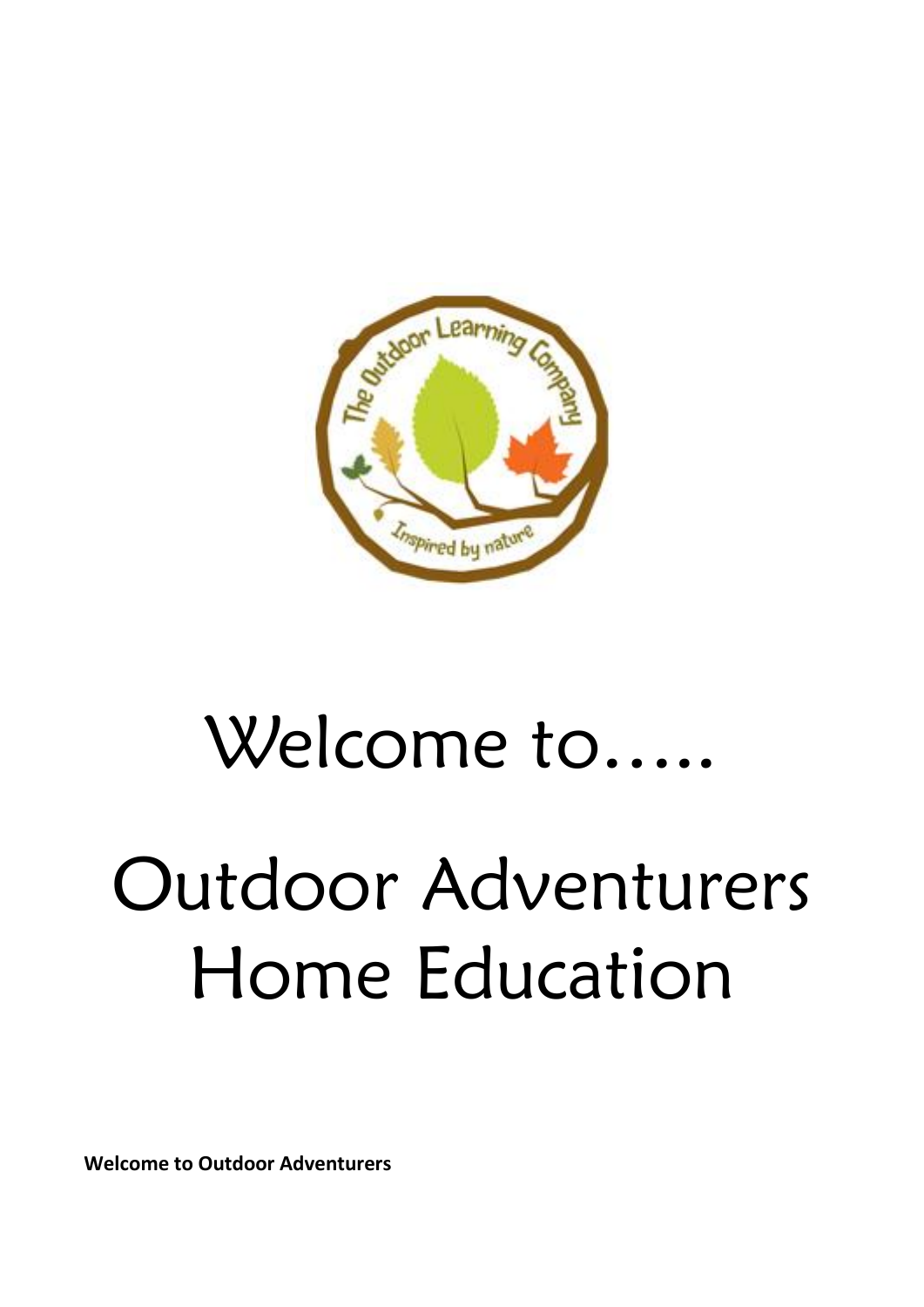Welcome to our unique outdoor setting on the beautiful Hinton Admiral Estate. We are sure your child's time with us will be enjoyable, challenging and inspiring. This leaflet will provide you with key information about our Home Ed - Outdoor Adventurers.

Further information is available to parents in The Outdoor Learning Company's Operational Plan and Health & Safety folder including all policies & procedures, risk assessments and supporting information. If you would like to request a copy please let Justin know.

# **Our Ethos**

The Outdoor Learning Company will encourage and support individuals of any age to reach their full potential through inspiring outdoor experiences.

# **Opening Times**

We are operating Monday to Friday 10.00-15.30. We operate 39 weeks of the year following the Hampshire academic calendar. Please let us know if you would like more days so we can put you on a waiting list.

#### **Fees**

Our Fees are currently £26 per session.

The First four weeks will be pay as you go. You have the right to leave at any point. If you have enjoyed the first four (we expect you will!) you will then be set up on a monthly payment plan. This will be worked out on the cost of the remaining sessions in the academic year divided by the number of months left in the academic year (sept-Aug). We ask that a standing order be set up for this amount on the 15th of every month.

If you choose to leave during the year (after the initial 4 weeks), we will require 6 weeks' notice period. We will then calculate the cost of the amount of sessions attended and compare to the amount paid to that date. We will invoice for any difference or refund depending on which is appropriate.

#### **Our Team**

Each session will be led by a practitioner who has completed or is currently completing the Level 3 Forest School Leaders training. All practitioners have relevant childcare qualifications and a wide range of experiences working with children and families.

**Justin Hannam-** As part of his role within the Outdoor Learning Company Justin is the co-ordinator of all sessions for the over 5's. To book on extra sessions, queries about payment then Justin is your man.

**Britta Wells** - Britta is the Supervisor for the home ed sessions at Hinton. Britta is a level 3 Forest School leader and a level 6 childcare practitioner. Britta has a huge passion for outdoor education and has been working in a leading role within all our age groups since starting with us. Britta will deal with the day to day running of the sessions.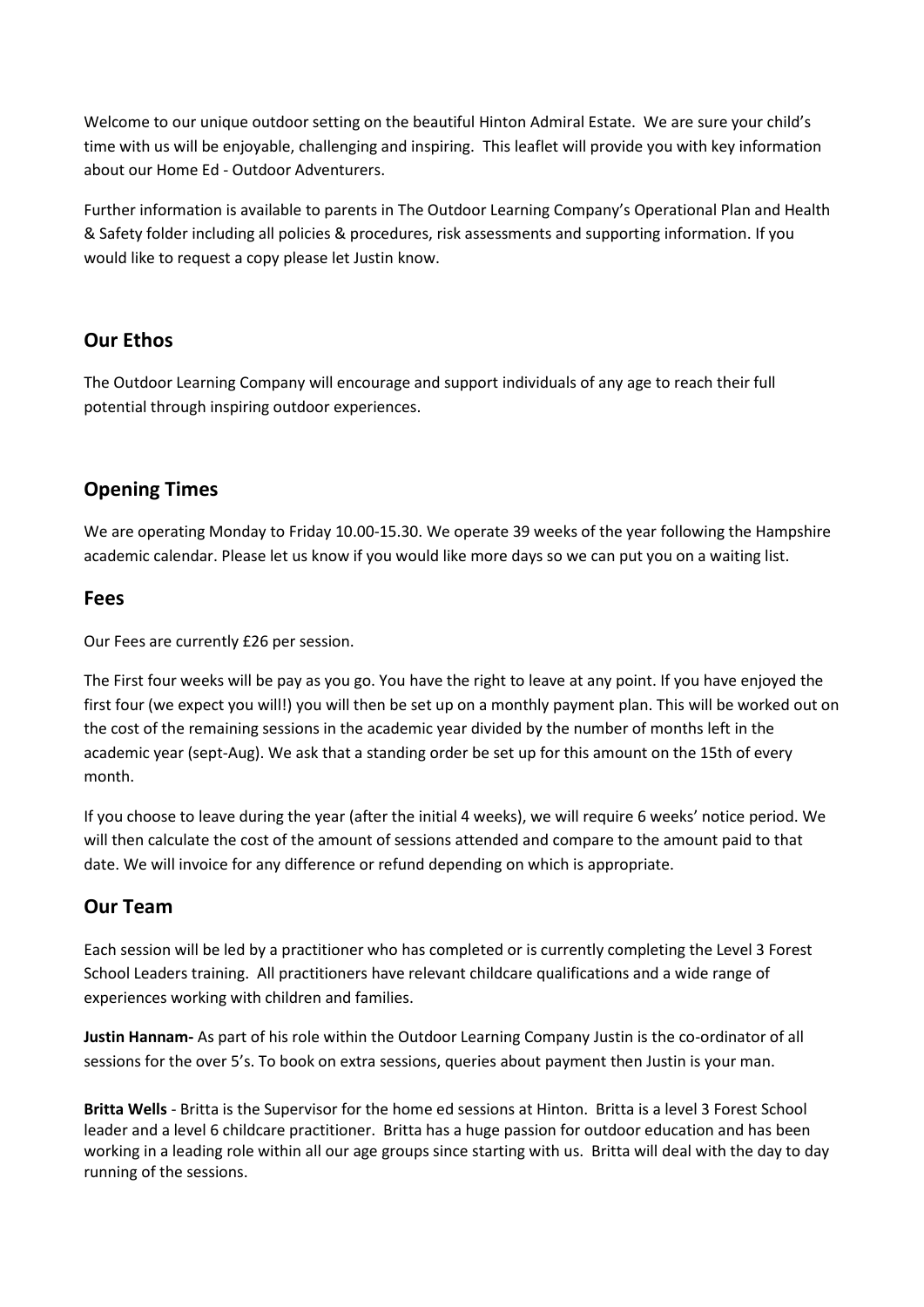**Nikki Mallett** - Nikki is excited about completing her level 3 forest school training in the next few months and in the past has also been a member of our pre-school team.

**Lauren Simms –** Lauren is also part of our Pre-School and holiday club team. Lauren is a qualified forest school leader.

**Ruby Tarlton –** Ruby has joined us from the preschool team and is very excited to be part of the home ed team. Ruby is a Level 3 Forest School Leader.

## **Tapestry our online Learning Journal**

At the Outdoor Learning Company we use Tapestry for recording Childrens adventures. Although this is essentially a tool for the early years, we feel we can adapt this for our older children. We will be able to keep track of what the children are up to during their time with us. We can take photos and add comments that will be uploaded to their journals. As parents/carers you will receive an email every time an observation has been uploaded and you will be able to track their time with us. You may even want to upload your own observations on your child relating to forest school activities.

**Please make sure you link into your child's tapestry journal, as it is also a quick method of passing on information regarding our sessions.**

If you want any further info about Tapestry visit their website at <http://tapestry.info/index.html/>

## **Our Timetable**

The day runs between 10.00-15.30.

This timetable below is an example of how the day may run, but may change according to the time of year, weather conditions and the children's engagement in their play and exploration.

#### **Daily Timetable**

| Time      | <b>Activity</b>                                                                                                                  |
|-----------|----------------------------------------------------------------------------------------------------------------------------------|
| 09.55-    | Registration                                                                                                                     |
| 10,00     |                                                                                                                                  |
| $10.00 -$ | Children will move to the woodland. We will check in with the name                                                               |
| 10.25     | game. This will also be a chance for any children to share anything<br>they have found, experienced, seen etc since we last met. |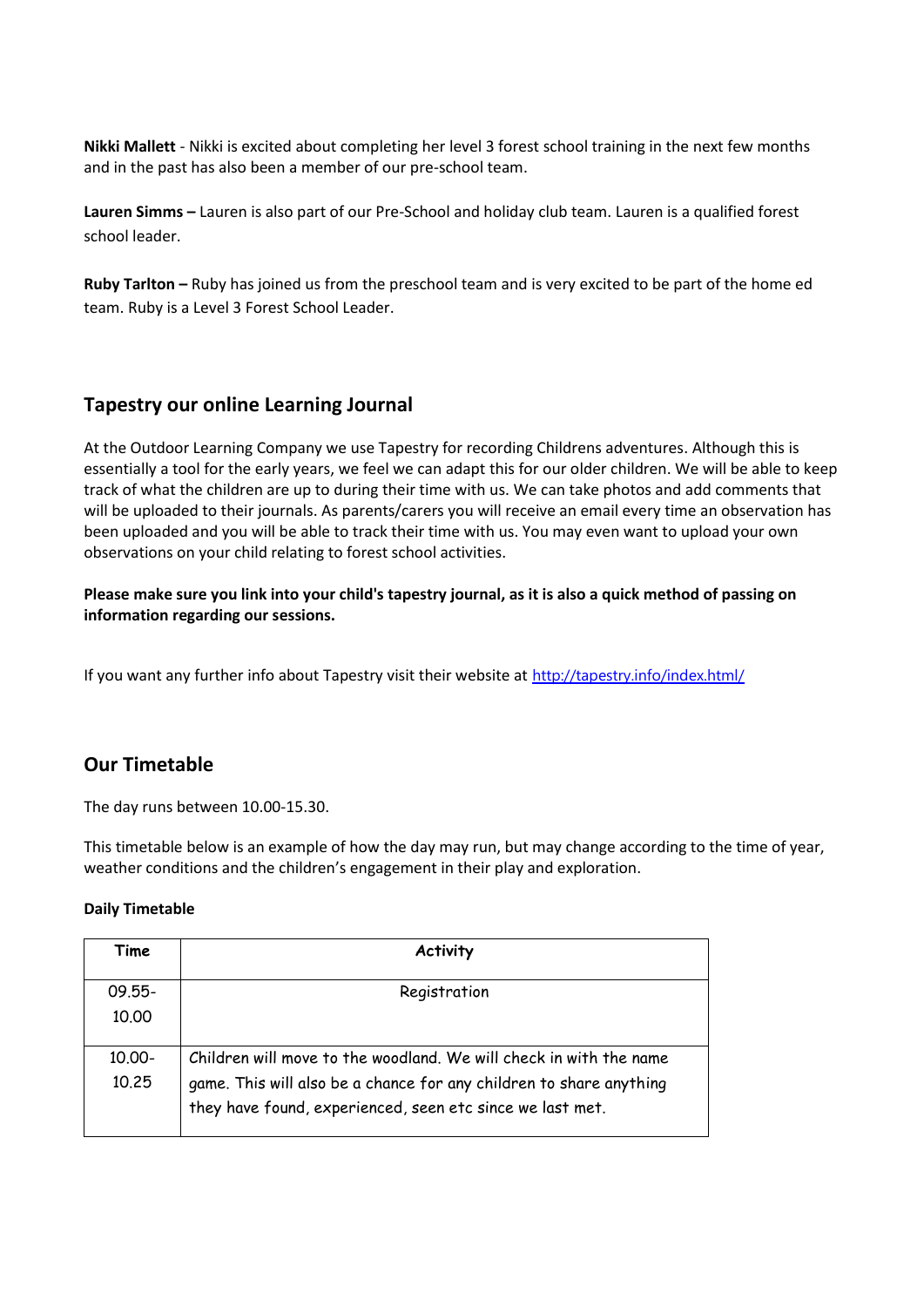| $10.25 -$ | Activity 1.                                                              |
|-----------|--------------------------------------------------------------------------|
| 11.05     |                                                                          |
|           |                                                                          |
| 11.05-    | Snack- children will have a snack they have bought from home.            |
| 11.20     |                                                                          |
|           |                                                                          |
| 11.20-    | Community Responsibilities. This may include- collecting fire wood,      |
| 11.35     | preparing fire, clearing in woodland, preparing resources etc.           |
| 11.30-    | Activity 2 or Activity 1 continued                                       |
| 12.30     |                                                                          |
|           |                                                                          |
| 12.30-    | Lunchtime                                                                |
| 13.00     |                                                                          |
| 13.00-    |                                                                          |
|           | Reflection on morning activities and discussion on plans for the         |
| 13.15     | afternoon.                                                               |
| $13.15 -$ | Free Play Forest School, children can explore the woodland and any       |
| 14.45     | enhancements that maybe on offer.                                        |
|           |                                                                          |
| 14.00-    | Practical skills session- children come together for the chance to       |
| 14.30     | learn practical woodland skills. These may include tool work, knot       |
|           | work, tracking, identification extra, bug hunting, prep for cooking, den |
|           | building. This is optional and children do not have to participate.      |
|           |                                                                          |
| 14.45-    | Tidy and Community time- Children come together for an activity. This    |
| 15.15     | maybe games, cooking on the fire, storytelling etc.                      |
| $15.15 -$ | Reflection                                                               |
| 15,20     |                                                                          |
|           |                                                                          |
| 15.30     | Collection                                                               |
|           |                                                                          |

# **Drop off & Pick Up**

Drop off and pick up times are 10.00 and 15.30.

It will be important that you arrive before the specified drop off time. As we do not drop off directly at our woodland and are required to walk to our location.

We do understand that children will occasionally arrive late and this is not a problem. You can walk the children down to the woodland to join us. The child **MUST** be walked down to the woodland and handed over to us by an appropriate adult. Children **SHOULD NOT** walk down to the woodland by themselves. If you are aware you are going to be late in advance (for example you have an appointment), please let us know in advance, as we sometimes move around the estate to get to different areas such as the lake.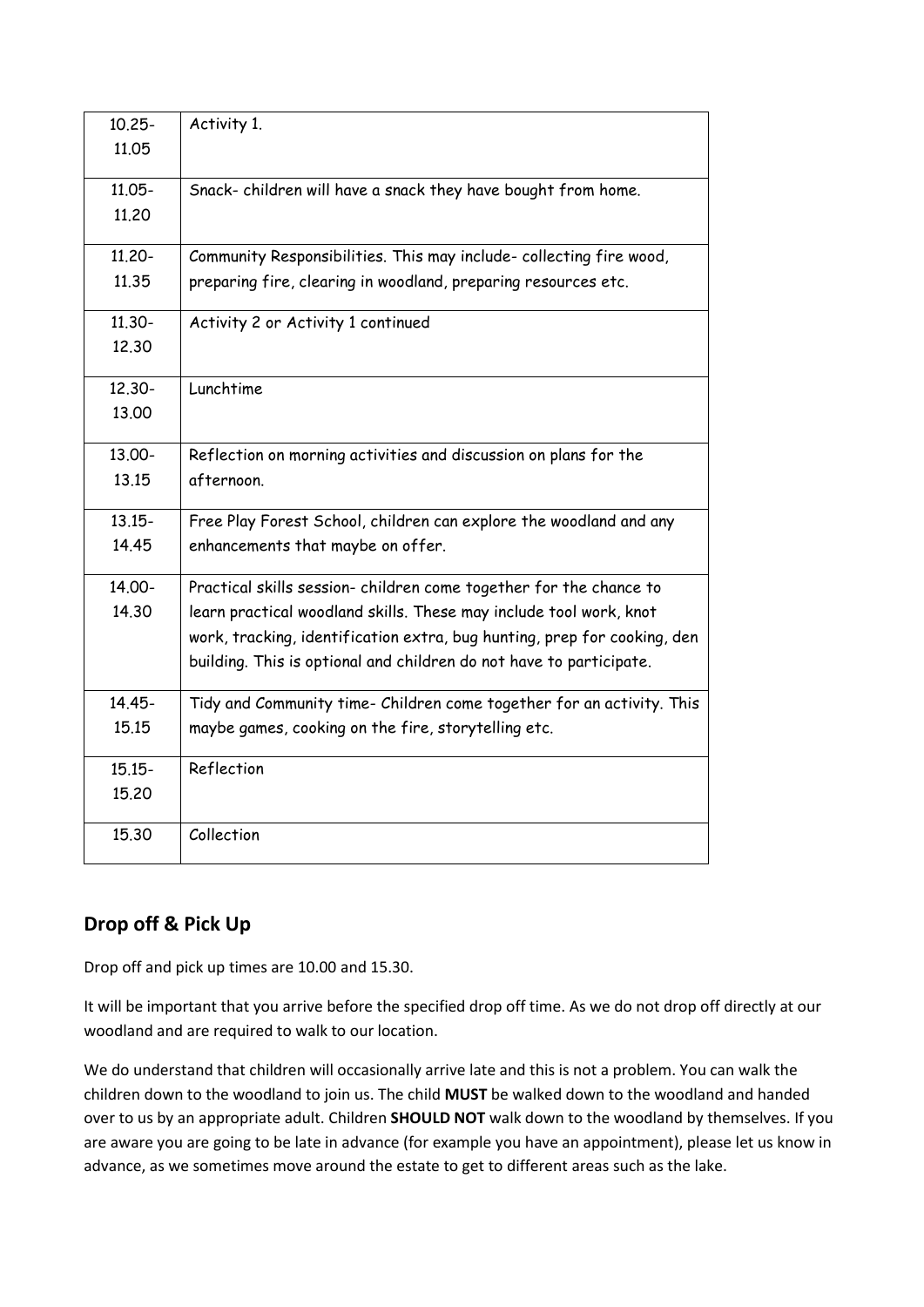# **Clothing**

It is vital that you provide appropriate outdoor clothing so your child can enjoy the great outdoors whatever the weather. There is no such thing as bad weather just bad clothing.

The key points to consider:

- Children should wear long sleeves and long trousers *this will protect against, the weather, brambles, trips and stumbles and Tics.*
- 2 sets of spare clothing must be provided *This should include 2 x socks, 2 x pants, 2 x trousers, 2 x long sleeve tops, 2 x warm jumpers and a change of footwear.*
- Waterproofs (trousers and coats) must be effective and provided all year. *We recommend Lidl waterproofs as they are cheap but extremely effective, these will go on sale during the second half of September. Please stay clear of any type of splash suit. These are not waterproof and do not keep a child dry after 20 minutes of rain.*
- Welly boots are recommended all year. In cold weather please ensure your child is wearing warm socks, such as merino or ski socks.
- Hats, gloves and scarfs must be provided during the winter months
- We recommend the layering system to include a Base Layer, Mid Layer and Shell Layer. This gives more flexibility in adapting to the changes in weather.

**Children who attend in clothing that is deemed inappropriate by our team may be sent home. If you wish to discuss clothing please contact Justin or Britta.**

# **Toileting Policy**

The Outdoor Adventurers' Education Initiative is based in a woodland that is off grid. We offer the use of a Pee tree or a camping loo. Hand washing facilities are provided.

Children will always be given the opportunity to go to toilet should we head off to another part of the woodland. Should a child need the loo whilst away from our main base then an appropriate pee tree will be designated for both boys and girls respectively.

# **Bell Tent and Barn**

Although we are the Outdoor Learning Company and most of our activities will be outside, our 6-metre bell tent will offer a large, cosy learning environment should it be required. This will also have a wood burner inside to help keep us warm and refreshed during the winter months.

On the farm itself, we have use of a very large barn should we need to get out of the woodland. For example, during high winds and thunder and lightning. We also drop off and pick up from here.

**Food & Drink**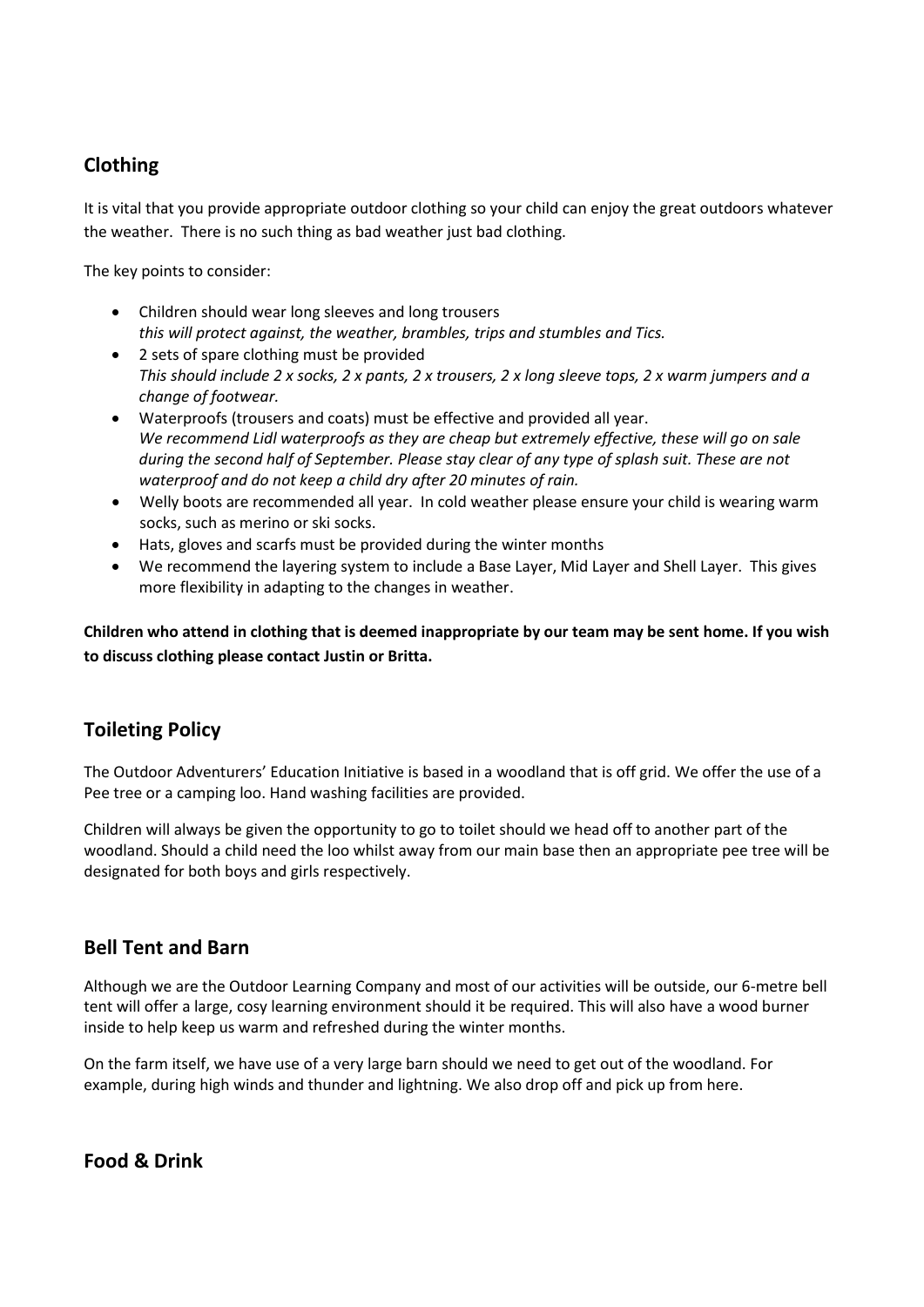We ask that all children bring their own lunch, a snack and a drink. We ask respectfully that parents pack nut free lunches, we have a number of children with server nut allergy's.

During their time with us, the children will have the opportunity to cook many different foods on our campfire. However, this does not happen every session so please do not rely on it to provide part of their snack etc.

# **Other things to bring along**

We ask that the children bring a long a back pack. This is so if we go off site they can carry their own things. It is also easier to carry stuff from the farm to the woodland.

We ask that they bring a pencil case. In this we would ask they have the following

- pencils,
- a writing pen
- a pencil sharpener
- an eraser
- a ruler
- some colouring pencils

Although we have a large amount of art supplies, we feel it's important that the children demonstrate care over their belongings and give them some responsibility.

Sometimes children will want to bring in items from home. This is fine if it is relevant to what we are doing. For example, children may bring in bug pots. Anything brought in from home is solely the responsibility of the child.

## **Important Contact Details**

## **ON THE DAY PHONE**

If you need to contact Britta the session leader on the day please use this number- **07821000391**

The contact details below are for Justin who will oversee all aspects of The Outdoor Adventurers Home Education.

Justin Hannam Director, Calder & Hannam ltd The OutdoorLearning Company Over 5's co-ordinator 07523 918580